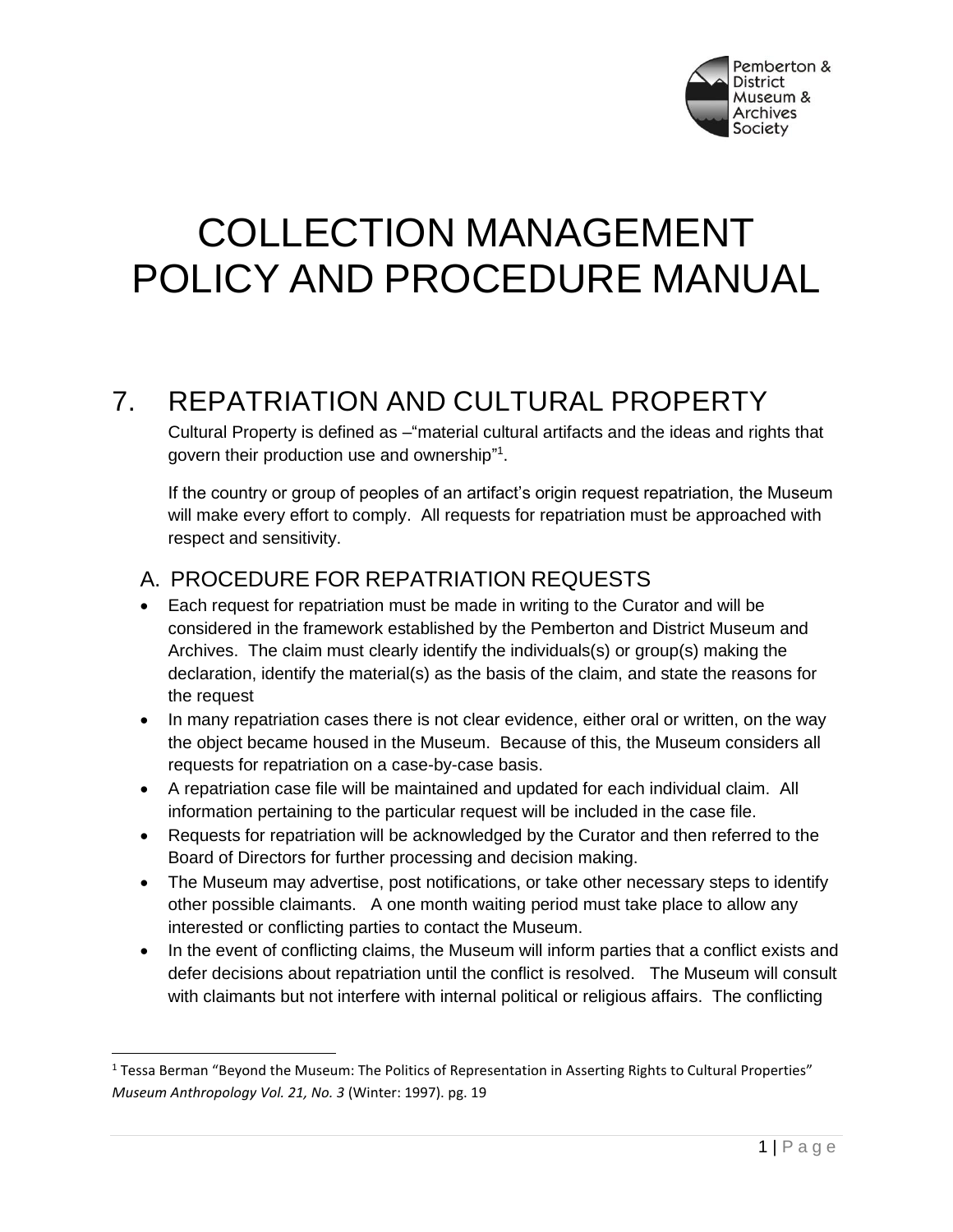

claimants must propose a unified position to the Museum to before the Museum continues the repatriation procedure.

### B. REPATRIATION CRITERIA

#### • **Eligibility:**

Requests for repatriation may be considered:

As independent requests from Indigenous individuals.

As requests from Indigenous governments.

In the context of negotiations of comprehensive claims between Canada and Indigenous people.

In the context of self-government negotiations between Canada and Indigenous people.

For repatriation to occur, a relationship must exist between a claimant and the requested material. This relationship can be lineal descent or cultural affiliation. Cultural affiliation can be based on biological, historical, geographical, genealogical, archeological, linguistic, ethnological, archival, or expert opinion

• **Review:**

Each request for repatriation will be reviewed according to the following criteria:

- The historical relationship of the requestor(s) to the objects concerned.
- **•** The conditions under which the materials requested were acquired by the Museum.
- The possibility of competing claims to the artifacts.

#### C. GUIDELINES FOR REPATRIATION

- The Museum will respond quickly to all requests for repatriation of cultural materials
- The Museum will use its best efforts and consider all options available to meet the spirit and intent of a request. These may include special access to holdings, loans, exhibits, replication of objects, and respectful storage and/or display of the specified collection(s) in accordance with the advice of the originating peoples (peoples from whom the collections came).
- The Museum's negotiating position is governed by Canadian law and international agreements signed by Canada.
- In accordance to the Pemberton and District Museum and Archives' Deaccessioning Policy, any material removed permanently from the collection must be approved by the Curator, the Collections Committee, and the Board of Directors.
- The Museum will maintain a written record, photographs, and copies of all documents pertaining to the repatriated object(s) for their own records. A copy of these records will also be provided to the organization/family receiving the repatriated object.